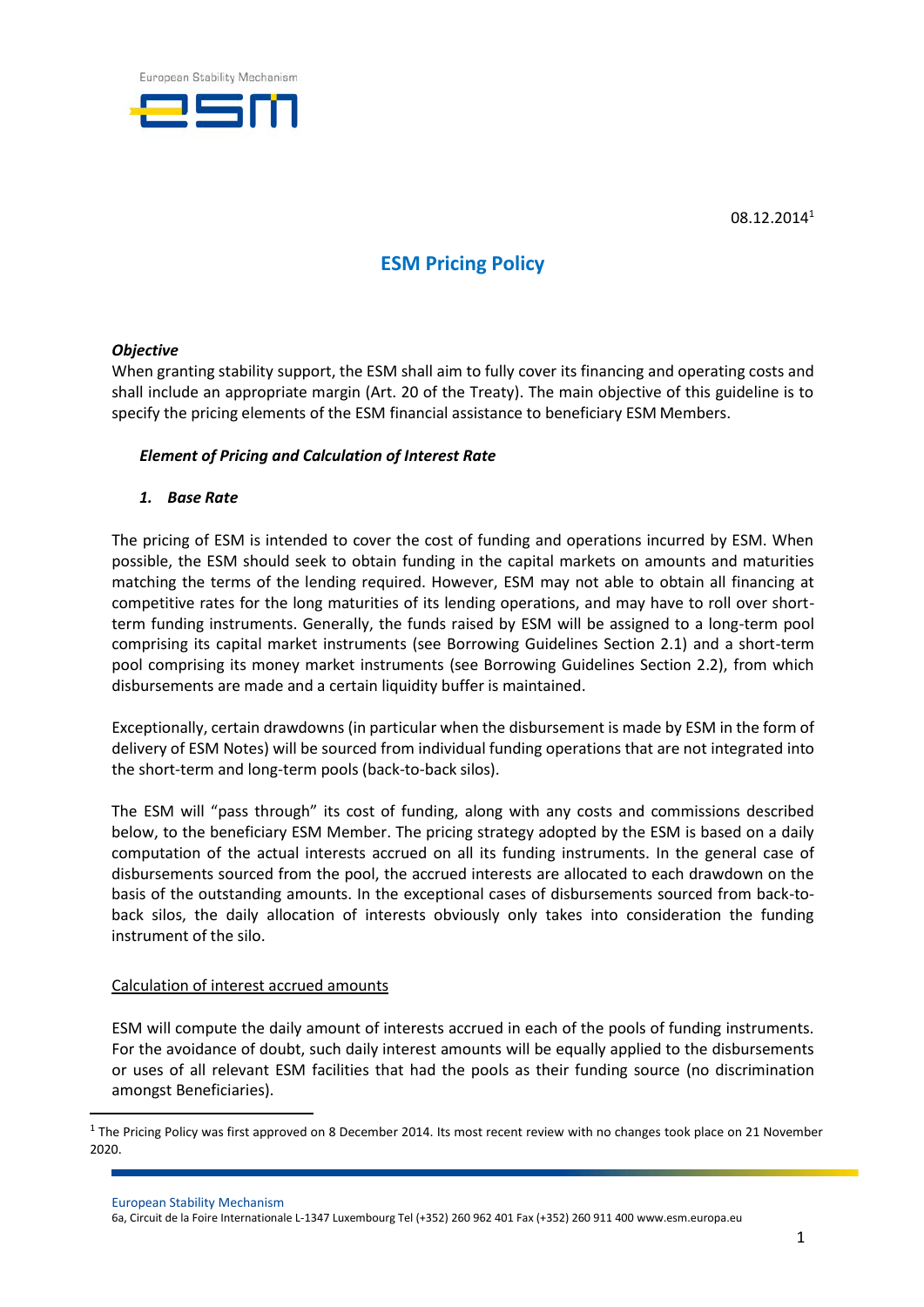

# First step: Calculation of the interest amounts accrued for, respectively, the short-term pool and the long-term pool.

- The calculation of the interest amount accrued for each of the pools is done on a daily basis. The interest is calculated as the daily equivalent of the actual (cash) interest payment for each of the funding operations. It is important to highlight that all computations are carried out on the basis of amounts, not interest rates. It is nevertheless possible to - for illustration and comparative purposes only - provide an indicative level of what would be the equivalent annualised interest rates in any particular date.
- The calculation is done daily, and the respective amount of daily accrued interest is expected to remain relatively constant as it would only change if the composition of the ESM funding operations in the short-term pool changes (e.g. when new short term funding is raised, when some instrument matures and must be rolled, or when investments mature or interest payments are received).

#### Second Step: Assignment of proceeds from the long-term pool to the outstanding facilities

 Also on a daily basis, ESM will calculate the aggregate of the outstanding amounts under, on the one hand, all ESM facilities that had the pools as their funding source ("lending") and, on the other hand, all the funding operations (nominal amounts) that were placed to feed the long and short term pools ("funding"). To complete this step, the ESM services will carry an allocation exercise between the funding and the lending, where the full amount available under the long term pool is allocated to the outstanding amounts made available in the ESM facilities, and any shortfall will be assigned to nominal amount from the short-term pool. Any excess of funds in the short term pool that cannot be assigned to facilities is considered as Liquidity Buffer.

#### Third step: Transfer of costs

• The daily accrued interest in the long and short term pools will be taken as the interest applied to all relevant facilities to beneficiary Members where the pools were used as their source. That means these disbursed amounts will also have a daily adjusted rate which is identical to the daily funding costs. All loans or disbursed amountsfunded by ESM from the pools will have the same rate at the same day, independent from the beneficiary Member and independent from when they have been disbursed.

#### *Exceptional cases: back-to-back silos – example of disbursements in specie*

There may be situations where particular drawings under specific facilities require ad-hoc terms. Such drawings cannot be sourced from the pools. An example is situations where ESM disbursements are made through the delivery of ESM notes, and not cash (in this case, the source cannot be the pools as the pools only contain cash). A further explanation of this example is asfollows:

ESM Members could receive ESM notes instead of cash. The application of interest accrued daily from a pool of funding instruments would not be correct in this case, as these countries are likely to receive a limited or unique set of maturities, and applying the weighted interest cost of several funding sources could distort the costs for other countries receiving ESM assistance. Therefore, these beneficiary ESM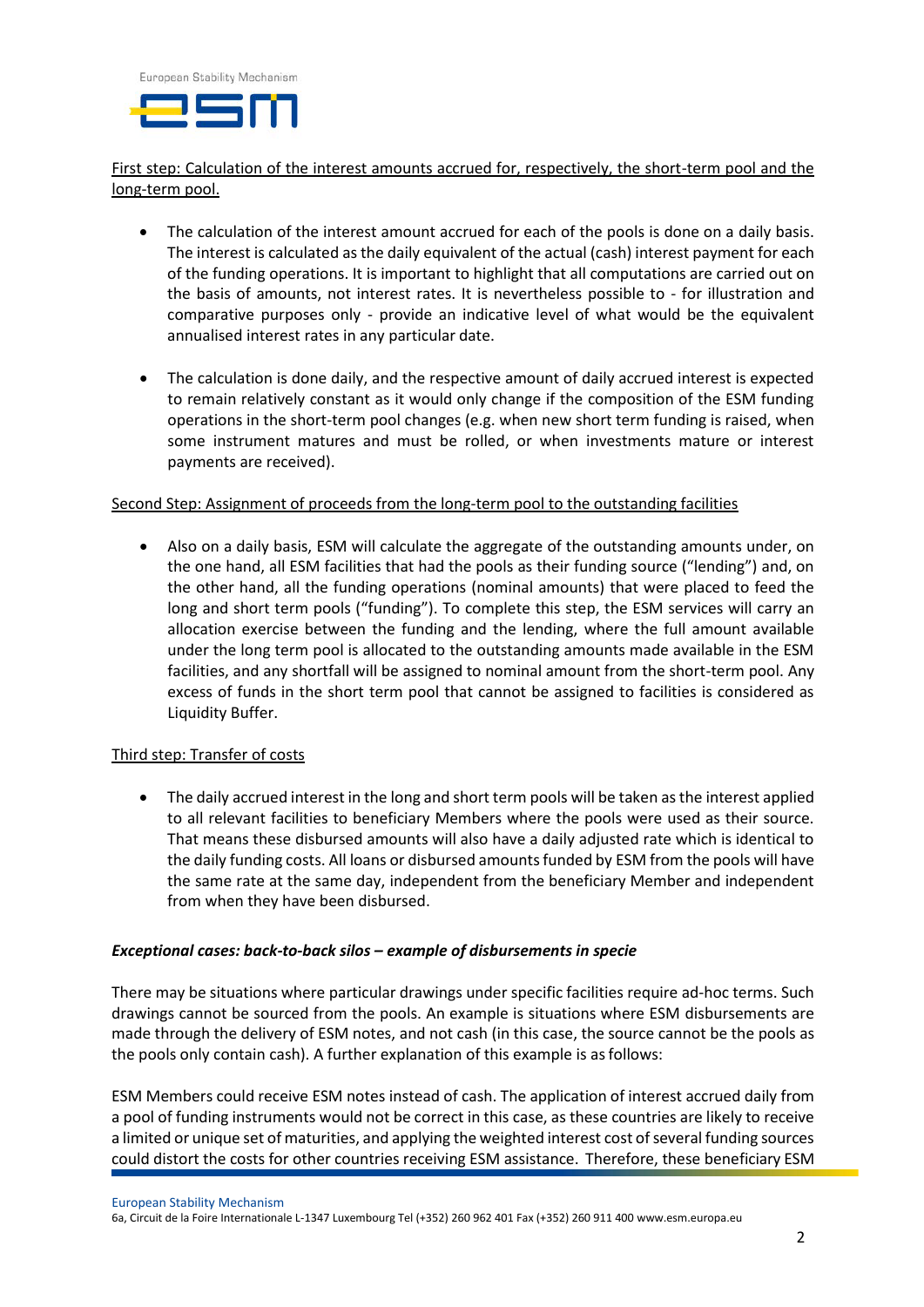

Members shall pay the interest rate of the notes received, and in addition all negative carry if applicable, the service fees and other fees described.

#### *2. Commitment Fee - Coverage of the Negative Cost of Carry and Issuance Costs*

The liquidity buffer entails the possibility of Negative Carry for the period from the raising of the funds until their disbursement to the beneficiary ESM Member or for the period from the refinancing of the relevant funding instrument until its maturity. Negative Carry is determined by the fact that the interest rate at which ESM raises funds would most likely be higher than the return obtained for shorter-term investments in high quality assets. The Commitment Fee will be applied to beneficiary ESM Membersforthe purpose of recovering the Negative Carry. The Commitment Fee will also include a "pass through" of commitment commissions under committed credit lines from banks or DMOs and any Issuance Costs of instruments issued as part of the prefunding activity.

The Commitment Fee will be applied ex-post on the basis of the Negative Carry actually incurred.

The procedure proposed for the calculation and allocation of Negative Carry is as follows:

- 1. The Negative Carry for all ESM operations actually incurred for any given year ("n") is accrued throughout the year (from 1 January until 31 December) and deliver a "Total Negative Carry for year "n" (in EUR) accumulated by 31 December.
- 2. The Total Negative Carry in any given year ("n") is recovered in the following year ("n+1") by allocating such amount amongst all of the Beneficiary Members.
- <span id="page-2-0"></span>3. The allocation by ESM Member is done on the basis of the proportion (the "Allocation Share of the ESM Negative Carry") that represents the Programme Amount<sup>2</sup> [f](#page-2-0)or that beneficiary ESM Member, as related to the aggregate of all the Programme Amounts for all the Beneficiary ESM Members. The Programme Amount is the maximum amount of the facility, from which any amount explicitly cancelled is deducted. The calculation of the Allocation Share of the ESM Negative Carry for each country is made on 31 December for any given year, and the sum of all the Allocation Shares of the ESM Negative Carry is 100%.
- 4. The amount to be recovered from any given beneficiary ESM Member in year "n+1" shall be the product of: i) the Total Negative Carry for year "n" and ii) the Allocation Share of the ESM Negative Carry of that beneficiary ESM Member in year "n". Such amount will be paid to ESM via the Commitment Fee.
- 5. ESM will present to the beneficiary ESM Members and to the Board of Directors assoon asfeasible the results of the calculation (if possible, during the month of January), that -in the absence of manifest error- shall be considered as final by all parties.
- 6. The payment by each beneficiary ESM Member of the Commitment Fee will be done within 5 days of receipt of the corresponding invoice, unless the beneficiary ESM Member indicates that, for reasons of e.g. national accounting, it prefers that the payment is made via the introduction of a % Commitment Fee as part of the ESM Cost of Funding. For the avoidance of doubt, the amount

European Stability Mechanism

1

<sup>&</sup>lt;sup>2</sup> For precautionary credit lines, programme amount is defined for this purpose as the total disbursed amount plus the maximum agreed amount of a single disbursement.

<sup>6</sup>a, Circuit de la Foire Internationale L-1347 Luxembourg Tel (+352) 260 962 401 Fax (+352) 260 911 40[0 www.esm.europa.eu](http://www.esm.europa.eu/)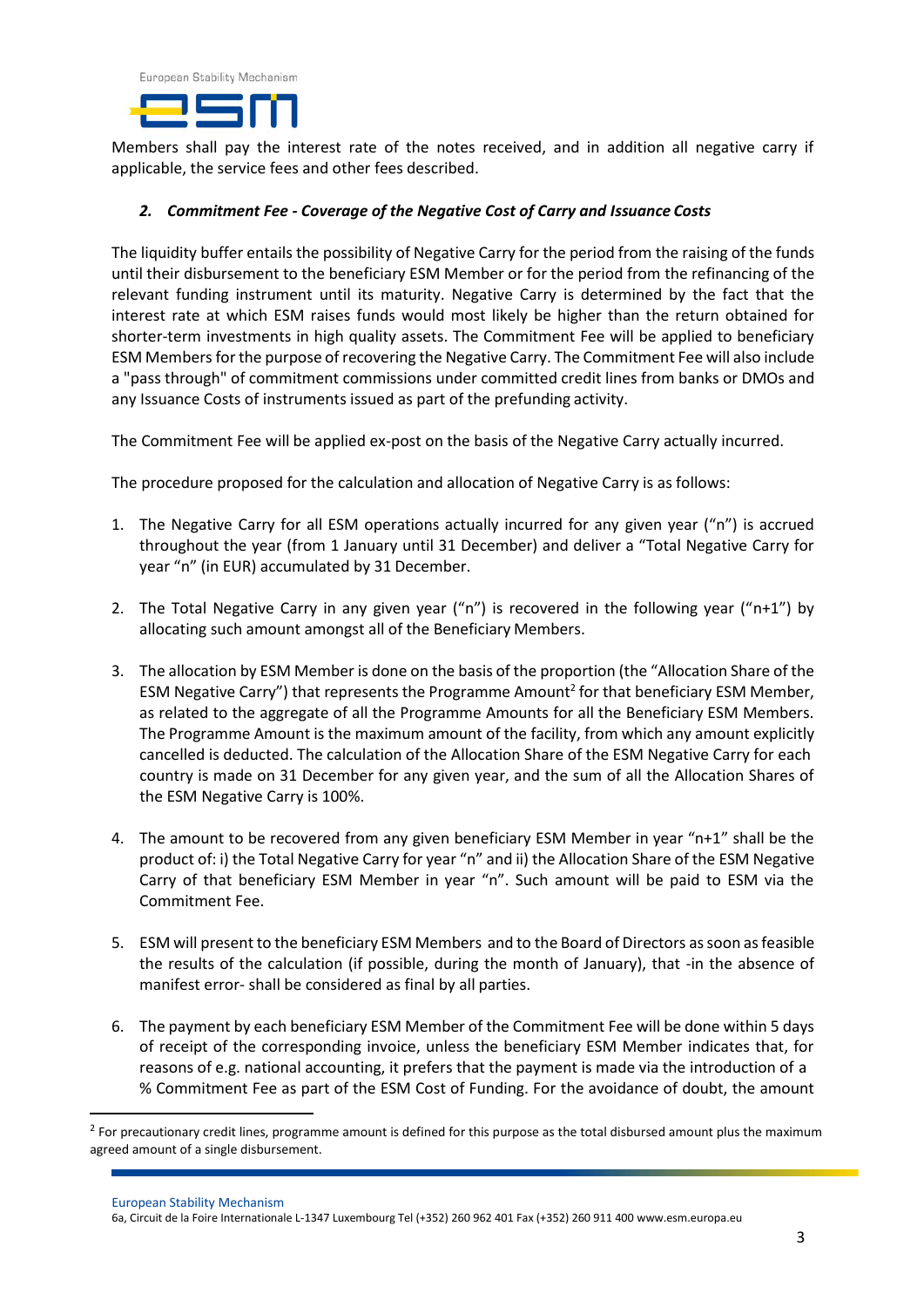

to be recovered when the Negative Carry is paid via a % Commitment Fee shall be the exact amount that would be otherwise paid upon receipt of an invoice. In this event, the allocated Commitment Fee will be payable on the first Interest Payment Date following the calculation (and issuance of the invoice to other beneficiary ESM Member).

For precautionary credit lines the commitment fee applies to the maximum agreed amount of a single disbursement to be made available for a drawdown at short notice, as liquidity provisions have to be made for these amounts. In case of draw-downs, the commitment fee for precautionary credit lines applies to the maximum agreed amount of a single disbursement plus the amount outstanding under the credit lines.

For secondary market purchases, the commitment fee is charged on an amount to be set by the ESM Board of Directors.

### *3. Service Fee – coverage of ESM overheads*

The Service Fee is applied to beneficiary ESM Member and represents the source of general revenues and resources to cover the ESM operational costs. The Service Fee has two components:

- o Up-front Service Fee component: Up-front payment applied at the time of a disbursement and paid generally via a deduction on the drawn amount. Alternatively, should ESM be required to disburse by delivery of ESM securities, the Up-front Service Fee will be deducted from the next cash disbursement made under any facility ESM may have with that beneficiary ESM Member or may be invoiced separately to the beneficiary ESM Member.
- o Annual Service Fee component: Annual payment applied over the outstanding principal amounts. It is paid on the interest payment date or invoiced separately.

At the time of each disbursement an up-front payment of 50 bps over the disbursed amount is charged as, and an Annual Service Fee of 0.5 bps per annum payable in arrears from the 1st anniversary of the signature of the facility. A lower level of Up-front Service Fee may be applied to facilities provided for a short-term loan.

Under precautionary credit lines (PCCL, ECCL) the up-front service fee will be invoiced at the inception of the programme based on the maximum agreed amount under a single disbursement. This up-front fee, already paid, will be deducted from any new up-front service fee obligations which become due as a result of an actual draw-down under the PCCL or ECCL. The annual service fee will be calculated based on the amounts actually drawn under the credit lines.

For secondary market purchases, an upfront service fee of up to 50 million will be invoiced initially. The precise amount will be determined by the Board of Directors. Upon any actual use of the facility, the fee will be invoiced in line with the amounts spent taking into account the upfront payment.

A first review of the Service Fee will take place, when the build-up of the ESM will have been completed. Afterwards, the pricing policy will be regularly reviewed every 3 years to reflect the ESM actual cost and revenues' position.

European Stability Mechanism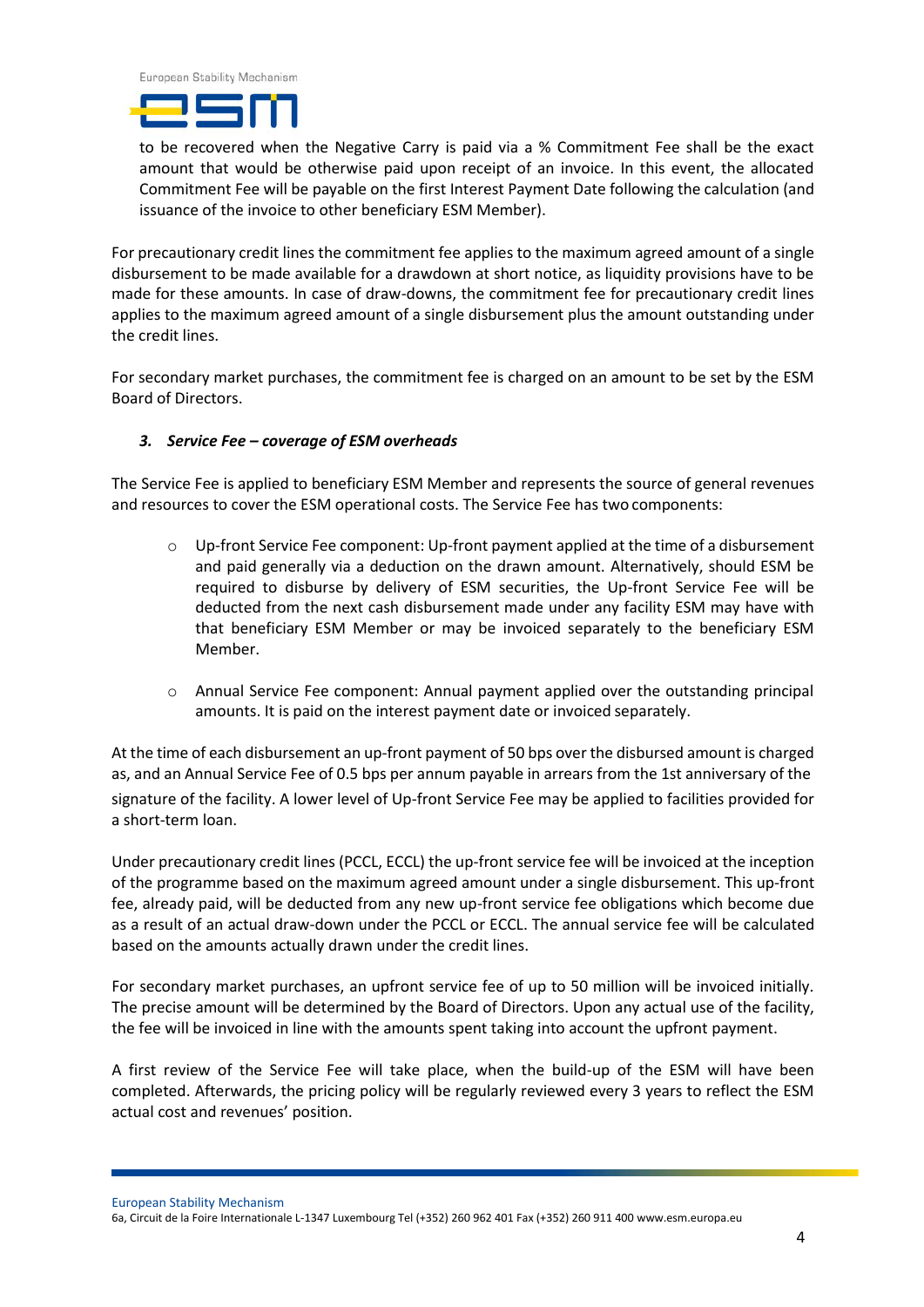European Stability Mechanism



The other costs and fees that are part of the ESM:

**Margin** - The ESM Treaty envisages the application of certain levels of margin to the ESM lending. The margin is paid at the same time of interest payments. The margin paid by the ESM Members shall differ across the financial support instruments to reflect varying risk profiles of eachinstrument.

- **-** For loans, the margin will be 10 bps, which correspondsto the guarantee commitment fee applied under the EFSF and is not expected to impact the sustainability of the public finances of a beneficiary ESM Member.
- **-** A higher margin of 30 bps will be applied to facilitiesforthe recapitalisation of financial institutions reflecting, among others, the substantive rates charged under state aid rules.
- **-** For primary market purchases (PMPs), a margin of 35 bps will be applied under a precautionary credit line and a margin of 10bps under facility accompanying a macroeconomic adjustment programme. For secondary market purposes, a margin of 5bp will be applied, as the ESM may participate in capital gains and receives market rates.

**Issuance costs, and other costs and expenses** - Issuance costs are related to back-to-back silos and they are paid directly by the beneficiary ESM Member. They are either deducted by the disbursed amount or invoiced separately. Issuance costs that are incorporated in the pools are aggregated and treated in the same manner as the negative carry (cf. Section 3 above). The Issuance Costs and all other commissions, fees and costs incurred by ESM in respect of the ESM Debt Securities shall be promptly paid by the beneficiary ESM Member within five Business Days following the receipt of invoices which ESM will periodically provide on a quarterly or annual basis.

**Penalty Interest**: A penalty interest may be applied on overdue amounts (a charge of 200 bps over the higher of (a) the EURIBOR rate applicable to the relevant period selected by ESM and (b) the interest rate which would have been payable).

### *5. The Treatment of Profit and Interest Rates under PMSF and SMSF*

Any capital gains (profit) which is realised under the Primary Market Support Facility (PMSF) and the Secondary Market Support Facility (SMSF) will be retained by ESM.

When the beneficiary ESM Member enters into the PMSF, ESM will pay the excess into the reserve buffer attributable to the respective ESM Member when the interest received on the purchased bonds exceeds the ESM funding costs, other costs and the margin of the facility. At the end of the Facility, 75% of the accumulated reserve buffer will be retroceded to the beneficiary ESM Member. In case of the SMSF, the ESM will maintain any interest surplus.

Under PMSF and SMSF, in case of a shortfall between interest received on bonds purchased and the ESM funding and related costs of financing its PMP or SMP position (such as hedging costs and transaction costs including back office, custodian costs, agent fees and service fees), the beneficiary ESM Member will reimburse the shortfall to the ESM. Under PMSF, any such shortfall shall be firstly paid out of the above mentioned reserve buffer of the respective ESM Member.

European Stability Mechanism 6a, Circuit de la Foire Internationale L-1347 Luxembourg Tel (+352) 260 962 401 Fax (+352) 260 911 40[0 www.esm.europa.eu](http://www.esm.europa.eu/)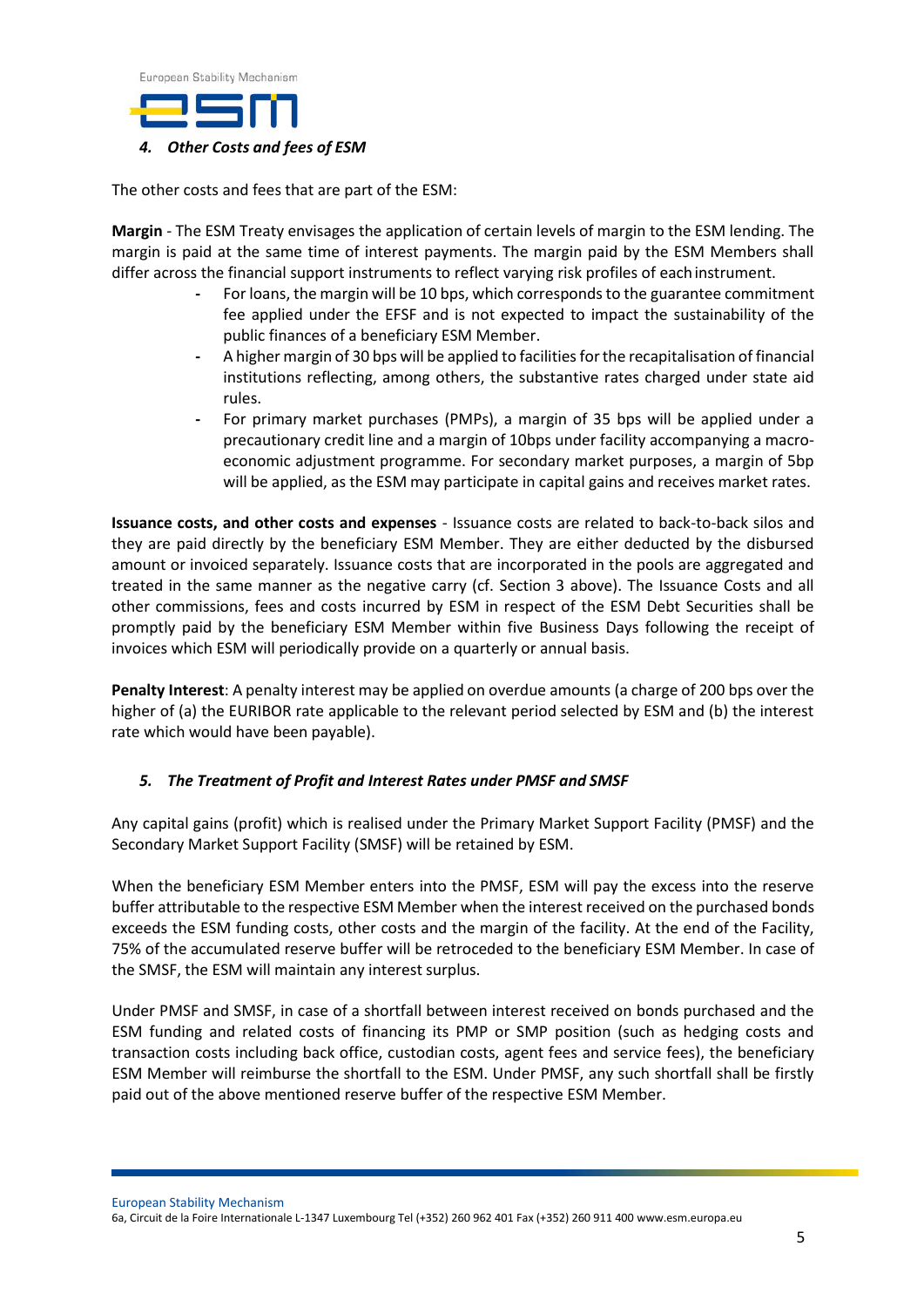European Stability Mechanism



# *6. Early repayment arrangement for ESM Members receiving funds under the recapitalisation of financial institutions*

An early repayment event of the funds to recapitalize financial institutions has occurred and the ESM Member is required to repay part of its loan to the ESM in case the beneficiary ESM Members receives funds from its equity or other investments in one or more financial institution(s) (such as common shares, contingent convertibles or such other instruments which qualify as bank regulatory capital) and/or its participation (s) in an asset purchase programme ("bad bank programme"). Funds comprise cash payments by the financial institution(s) in relation to the securities (such as dividend, interest) and proceeds generated by the sale of ESM securities or otherinvestment or by the sale of bank assets (which have been isolated as part of an asset purchase programme). Under an early repayment event, the beneficiary ESM Member has to repay part of the loan up to the full outstanding amounts under all ESM facilities. The ESM Board of Directors may agree not to request an early repayment, if the European Commission in liaison with ECB and EBA confirms to ESM that the funds received by the beneficiary Member State are still required for (a) additional unforeseen capital injections (for countries underfinancial assistance for the recapitalisation of financial institutions) or(b) ensuring the respect of the adjustment path where there is an unexpected significant deterioration of the fiscal situation (for countries under financial assistance under a macroeconomic adjustment programme). ESM claims may be reduced if and to the extent the early repayment of the ESM loan triggers a proportionate prepayment of any other official sector financing or the initial financing needs have been identified and reduced by taking into account these returns.

ESM will issue requests for early repayment on a quarterly basis in line with the review cycle under a programme.

Contractual arrangements in the financial facility agreements with individual Member States can deviate from the provisions in this section, if they would lead to undesirable, unintended consequences, are inconsistent with national laws and/or international commitments or preclude necessary policy measures.

### *7. Pricing in conjunction with Financial Assistance for the Direct Recapitalisation of Institutions*

The pricing applied to the stability support instrument granted in accordance with the Guideline on Financial Assistance for the Direct Recapitalisation of Institutions (DRI) includes the following elements:

### 1. Cost of funding

For the purposes of financial assistance under a DRI, the cost of funding and operations incurred by the ESM is allocated to and recovered from the investee institution established in an ESM Member by way of the coupons or other distributions payable in respect of the capital instruments which are issued by the investee institution under the DRI operation and subscribed to or (as the case may be) provided by the ESM. For any guarantees issued as authorised by the ESM Board of Governors, the ESM will charge an appropriate guarantee fee as set out in the relevant Institution Specific Agreement or Financial Assistance Facility Agreement, as applicable.

In determining the relevant ESM funding costs, interest is calculated according to Section 1 (Base Rate) of this Pricing Policy.

European Stability Mechanism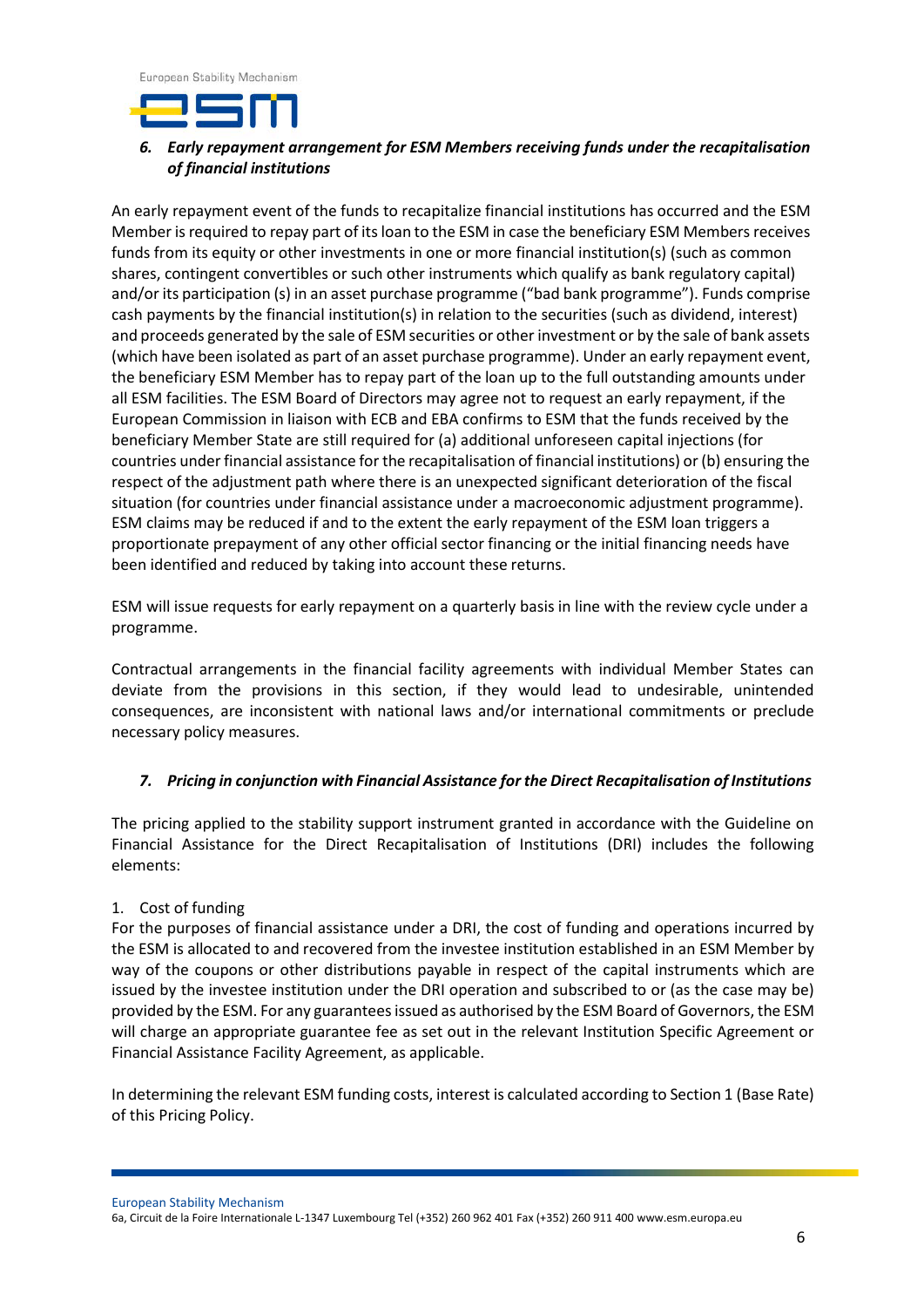



As a safeguard, in the event that the distributions or coupons received on the instruments referred to in the first paragraph of this section are not sufficient to cover the cost of funding in full from the investee institution, the beneficiary ESM Member will provide a non-recourse, non-interest bearing facility to the ESM throughout the life of the investment to cover the remaining funding costs. Such remaining costs of funding will, as a rule, be paid annually by the ESM Member unless the ESM Board of Directors decides to defer the payment.

The deferral of the payment by the ESM Member of the funding costs will bear interest at the ESM Base Rate. This deferred payment of the cost of funding, including the funding costs and expenses incurred by the ESM in financing the deferral, shall be capitalised and repaid at the latest at the time of exit from the DRI operation by the ESM.

At the time of exit from the DRI operation by the ESM, any net profits<sup>3</sup> realised by the ESM out of the DRI operation will be used to reimburse any costs of funding paid by the ESM Member including the accrued interest at ESM funding cost.

Any loan or financial assistance deemed to be made by the ESM to the ESM Member under or in conjunction with a DRI operation in accordance with the Guideline on Financial Assistance for the Direct Recapitalisation of Institutions will bear interest as calculated according to Section 1 (Base Rate) of this Pricing Policy.

#### 2. Commitment Fee

The Commitment Fee as specified under Section 2 (Commitment Fee – Coverage of the Negative Costs of Carry and Issuance Costs) of this Pricing Policy will be recovered from the investee institution out of amounts received by way of distributions or coupons payable under the capital instruments which are

issued by the investee institution under the DRI operation and subscribed to or (as the case may be) provided by the ESM to the investee institution.

As a safeguard, in the event that the distributions or coupons received on the instruments referred to in the first paragraph of this section are not sufficient to cover the Commitment Fee in full from the investee institution, the beneficiary ESM Member will provide a non-recourse, non-interest bearing facility to the ESM throughout the life of the investment to cover the Commitment Fee. Such fee will, as a rule, be paid annually by the ESM Member unless the ESM Board of Directors decides to defer the payment in cases where it has decided to allow the ESM Member to defer the payment of the funding costs under section 7(1).

The deferral of the payment by the ESM Member of the Commitment Fee will bear interest at the ESM Base Rate. This deferred payment of the Commitment Fee, including the funding costs and expenses incurred by the ESM in financing the deferral, shall be capitalised and repaid at the latest at the time of exit from the DRI operation by the ESM.

At the time of exit from the DRI operation by the ESM, any net profits<sup>4</sup> realised by the ESM out of the DRI operation will be used to reimburse any Commitment Fee paid by the ESM Member including the accrued interest at ESM funding cost.

1

<sup>&</sup>lt;sup>3</sup> The concept of net profits to be detailed in the ESM Standard Facility Specific Terms for ESM Financial Assistance Facility Agreements.

<sup>&</sup>lt;sup>4</sup> See previous footnote.

European Stability Mechanism

<sup>6</sup>a, Circuit de la Foire Internationale L-1347 Luxembourg Tel (+352) 260 962 401 Fax (+352) 260 911 40[0 www.esm.europa.eu](http://www.esm.europa.eu/)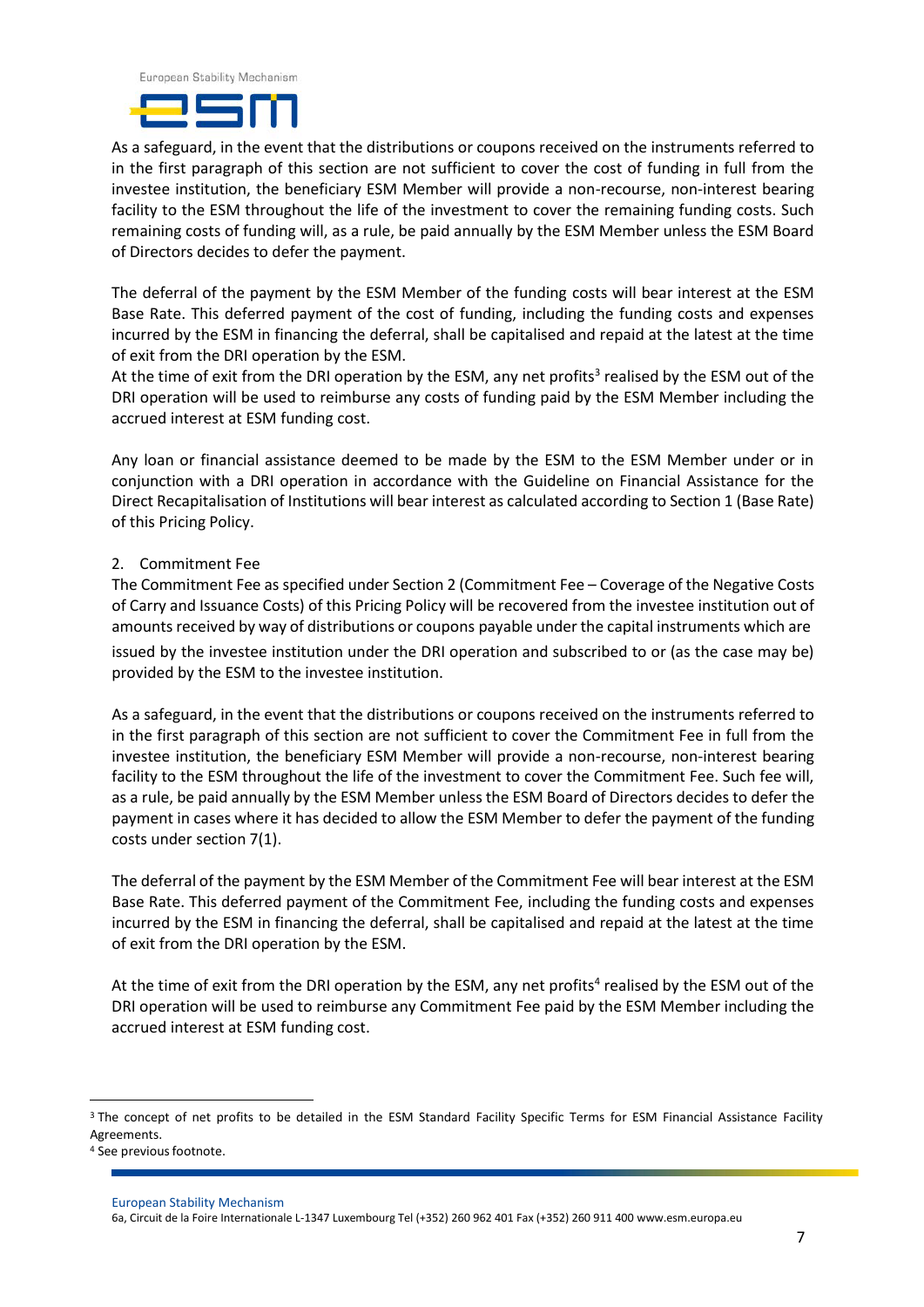

### 3. Service Fee

The ESM Member pays a Service Fee in line with this Pricing Policy asspecified under Section 3 (Service Fee – coverage of ESM overheads) of this Pricing Policy. No Service Fee is payable by the investee institution. For the purposes of financial assistance under a DRI, the Service Fee will not form part of the definition of 'ESM Cost of Funding', which, as a rule, are allocated to and recovered from the investee institution.

### 4. Margin

The ESM Member pays a margin of 75 bps of the total invested or guaranteed amount in the investee institution established in the ESM Member. Up to 45 bps of these 75 bps will be reimbursed by the ESM to the ESM Member following the exit of the ESM from the DRI operation, provided that the DRI operation generates sufficient net profits<sup>5</sup> to the ESM.

### 5. Issuance costs, and other costs and expenses

The paragraph entitled '*Issuance costs, and other costs and expenses*' in Section 4 (Other Costs and fees of ESM) of this Pricing Policy is applicable to the DRI. These costs are directly invoiced to and payable by the investee institution, as specified in the institution-specific agreement.

In addition, costs related to the actual implementation of a DRI operation, such as the necessary due diligence, valuation, legal and restructuring process, professional and financial advisory fees, are directly invoiced to and paid by the investee institution as specified in the relevant institution-specific agreement, as a condition precedent to the actual DRI operation.

### 6. Penalty interest

The paragraph entitled '*Penalty Interest*' in Section 4 (Other Costs and fees of ESM) of this Pricing Policy is applicable to the DRI, in situations where the ESM is deemed to have made a loan to the ESM Member under or in conjunction with a DRI operation in accordance with the Guideline on Financial Assistance for the Direct Recapitalisation of Institutions.

 $\overline{a}$ 

<sup>&</sup>lt;sup>5</sup> See previous footnote.

European Stability Mechanism 6a, Circuit de la Foire Internationale L-1347 Luxembourg Tel (+352) 260 962 401 Fax (+352) 260 911 40[0 www.esm.europa.eu](http://www.esm.europa.eu/)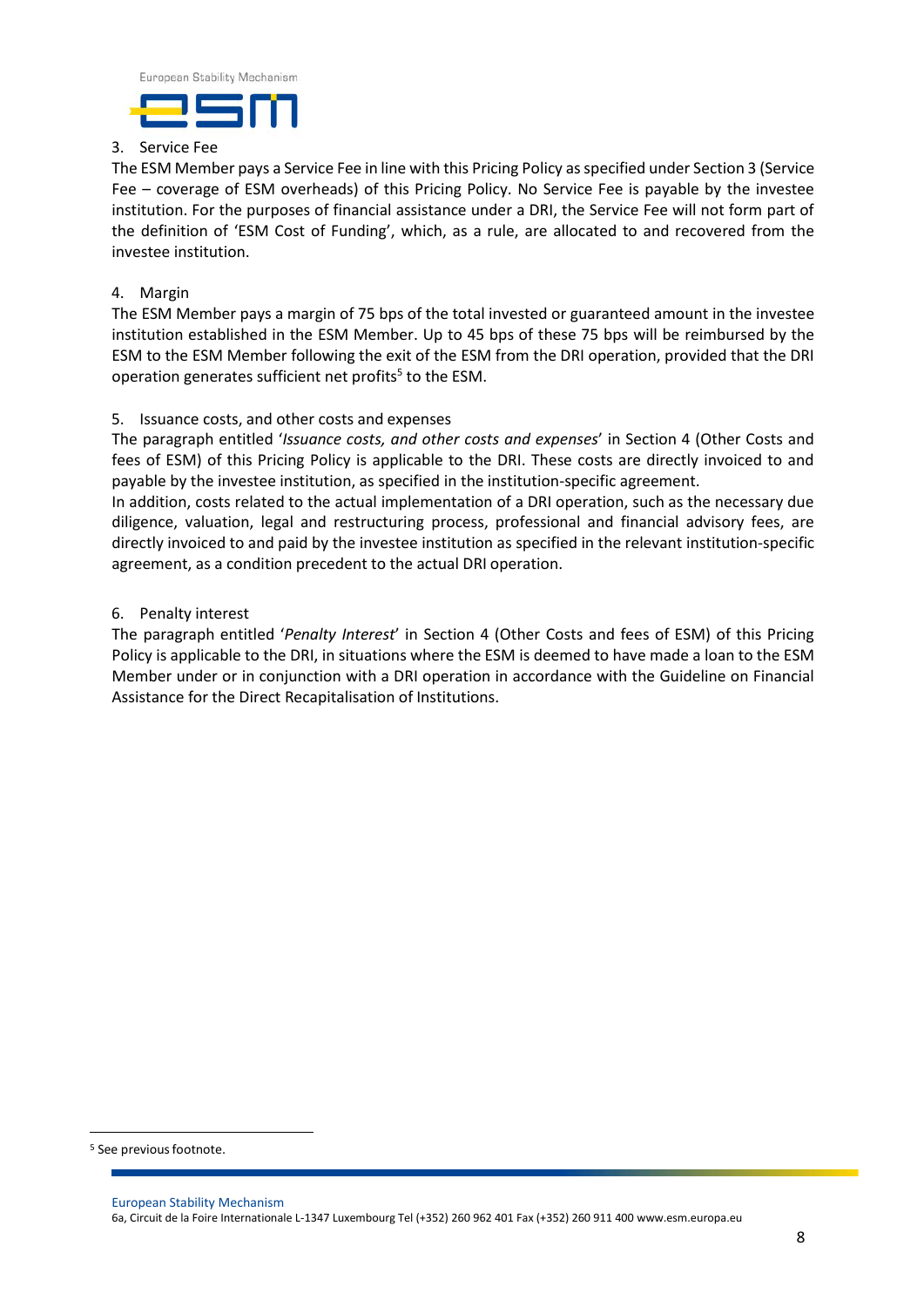



#### **Table: Pricing structure – an overview**

| Financial<br>Support<br>Instrument                                                                                    | Base<br>Rate 1) | Commitment<br>Fee $2)$ | Service Fee:<br>50 bps upfront,<br>$0.5$ bps p.a. | <b>Margin</b><br>(bps) | Penalty<br>Interest:<br>200 bps 10) |
|-----------------------------------------------------------------------------------------------------------------------|-----------------|------------------------|---------------------------------------------------|------------------------|-------------------------------------|
| 1. ESM loans                                                                                                          | $\mathsf{x}$    | $\mathsf{X}$           | $X_3$                                             | 10                     | $\mathsf{x}$                        |
| 2. ESM precautionary<br>financial assistance                                                                          | X               | $X_4$                  | $X_5$                                             | 35                     | $\mathsf{x}$                        |
| 3. Financial assistance<br>for the indirect re-<br>capitalisation<br>of<br>financial institutions<br>of an ESM Member | $\mathsf{x}$    | $\mathsf{x}$           | $\mathsf{x}$                                      | 30                     | $\mathsf{x}$                        |
| Primary<br>market<br>4.<br>support facility                                                                           | $X_6$           | $\mathsf{x}$           | X                                                 | 10/357                 | $\mathsf{x}$                        |
| 5. Secondary market<br>support facility                                                                               | $X_8$           | Set by BoD             | Up to EUR 50<br>Mn 9                              | 5                      | $\mathsf{x}$                        |
| 6. Financial Assistance<br>the<br>Direct<br>for<br>Recapitalisation<br>of<br>Institutions                             | $X_11$          | $X_12$                 | $\mathsf{x}$                                      | 7513                   | $\mathsf{x}$                        |

1) Base Rate = Cost of funding and operations incurred by ESM, derived by a daily computation of the actual interests accrued on all of the ESM funding instruments.

2) Commitment Fee = Negative Cost of Carry and Issuance Costs, charged for the period from raising funds by the ESM until disbursement

to the Beneficiary Member State or for the period from the refinancing of relevant funding instrument until itsmaturity.

3) Lower upfront fee for short-term loans.

4) If undrawn, fee reflects the max. agreed amount of single disbursement; if drawn, fee reflects the max. agreed amount of single

disbursement and in addition the outstanding amount under the precautionary credit line.

5) Up-front fee calculated on max. agreed amount of single disbursement.

6) Surplus (interest on bonds purchased exceeds base rate+other costs+margin) put in a reserve buffer, shortfall (interest on bonds purchased below base rate+other costs +margin) covered by ESM Member. At the end of the Facility, 75% of the reserve buffer will be repaid to the beneficiary ESM Member.

7) 10 bps are applicable to disbursement via Primary Market Purchases (PMP) under a loan facility; 35bps for using PMPs for draw-downs under a precautionary credit line.

8) Surplus (interest on bonds purchased exceeds base rate+other costs+ margin) retained by ESM, shortfall (interest on bonds purchased below base rate + other costs+margin) covered by ESM Member.

9) To be determined by BoD, upfront and on actual purchases.

10) Penalty rate has to be paid on overdue amounts.

11) Base Rate is allocated to and recovered from the investee institution out of distributions or coupons payable under the capital instruments subscribed to or (as the case may be) provided by the ESM. For the purposes of financial assistance under DRI, 'ESM Cost of Funding' does not include the annual Service Fee. In the event that the distributions or coupons received on the capital instruments are

European Stability Mechanism